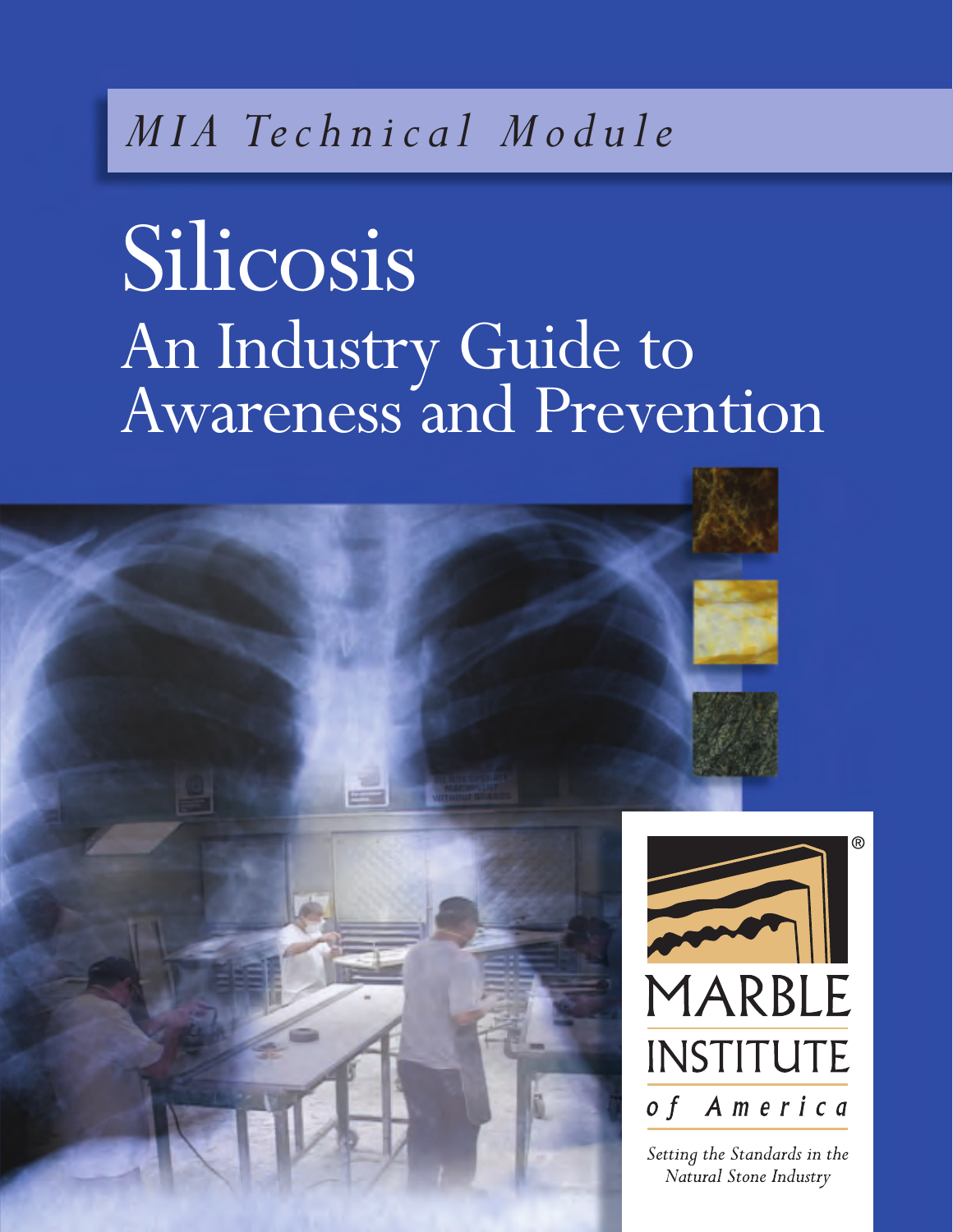# **Silicosis** An Industry Guide to Awareness and Prevention

#### **Disclaimer**

*This document, and the information it contains, is provided as a public service by the Marble Institute of America. While the information and recommendations contained in this document have been compiled from sources believed to be reliable, the Marble Institute of America makes no guarantee or representations as to, and assumes no responsibility for, the correctness, sufficiency or completeness of such information or recommendations, and further shall have no liability to any persons or entities with respect to any loss, liability or damage alleged to be caused by the application of this report or the information contained herein.*

## **Contents**

| II. Cases of Silicosis Around the World3  |
|-------------------------------------------|
|                                           |
|                                           |
| V. Silicosis: Incurable, but Preventable4 |
|                                           |
|                                           |
|                                           |
|                                           |
|                                           |
|                                           |
|                                           |
|                                           |
|                                           |
|                                           |
| В.                                        |
|                                           |
|                                           |
|                                           |
|                                           |

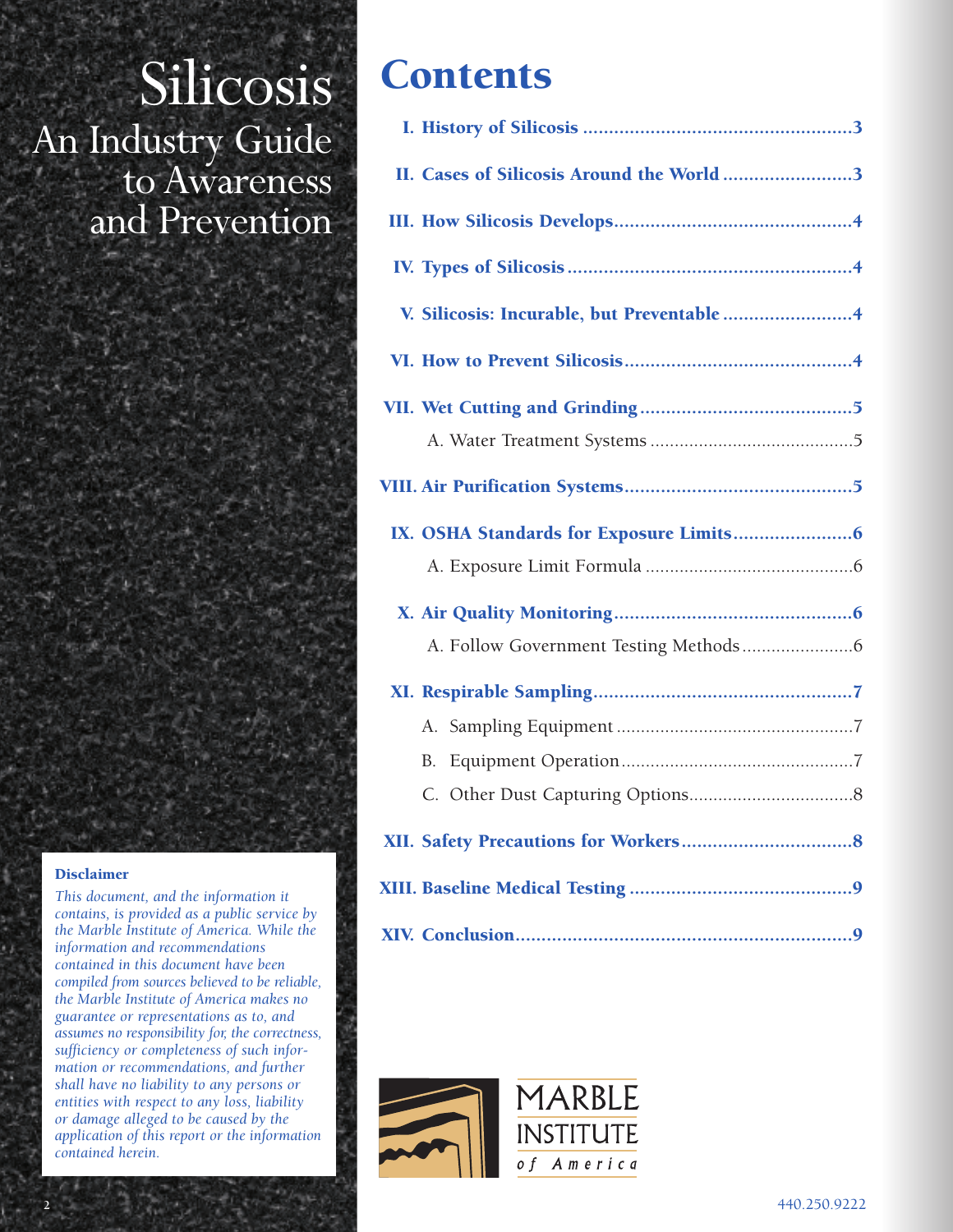#### **I. History of Silicosis**

For hundreds of years, silicosis has been a serious occupational health issue for workers in mining, quarrying, stone cutting, stone grinding and other occupations where crystalline silica dust is generated.

Silicosis [sil-i-koh-sis] is caused by exposure to respirable crystalline silica dust. Crystalline silica is a basic component of soil, sand, granite, and most other types of rock, and it is used as an abrasive blasting agent. Silicosis is a progressive, disabling, and often fatal lung disease. Tobacco smoking adds to the lung damage caused by silica.

In fact, silicosis was first identified in 1705 by Bernadino Ramazzini of Italy, considered the founder of occupational/industrial medicine. Ramazzini noticed sand-like substances in the lungs of stone cutters. While most of the stone cutting in Ramazzini's day was done by hand, the incidence of silicosis grew rapidly years later when the Industrial Revolution began and went into full swing.

Today, silicosis is the most common occupational lung disease in the world and can be disabling and debilitating. The disease is especially common in developing countries where modern control technologies are not fully deployed, and it afflicts millions of workers as a result.

#### **II. Cases of Silicosis Around the World**

According to the World Health Organization and the World Labor Organization, which held a summit in 2003 on the elimination of silicosis, here are some of the sobering statistics for industrialized nations:

#### **United States**

- 1.7 million workers are exposed to crystalline silica dust.
- 10% of those workers are at risk of contracting silicosis.

#### **Germany**

• 3,000 new cases of silicosis were diagnosed annually during the 1990s.

#### **Japan**

• 1,000 new cases of the disease were reported yearly.

#### **Australia**

• More than 1,000 cases of silicosis are predicted each year.

#### **France**

• 300 new cases of silicosis are diagnosed each year.

And in developing countries, there is an epidemic of silicosis.

#### **China**

- 10 million people were exposed to silicosis with 5,000 deaths reported.
- From 1991-1995, there were an estimated 24,000 deaths from silicosis each year.

#### **Brazil**

• 6.6 million workers were exposed to crystalline silica dust.

#### **South Africa**

• 600,000 accumulated cases of silicosis exist among miners.

Obviously, silicosis is not something you want to get.

But while you work in an industry where it is possible to contract the disease, silicosis is preventable, if you and your company take the proper steps to avoid over-exposure to dust containing silica.





*Bernadino Ramazzini*



*Working with stone - past*



*Working with stone - present*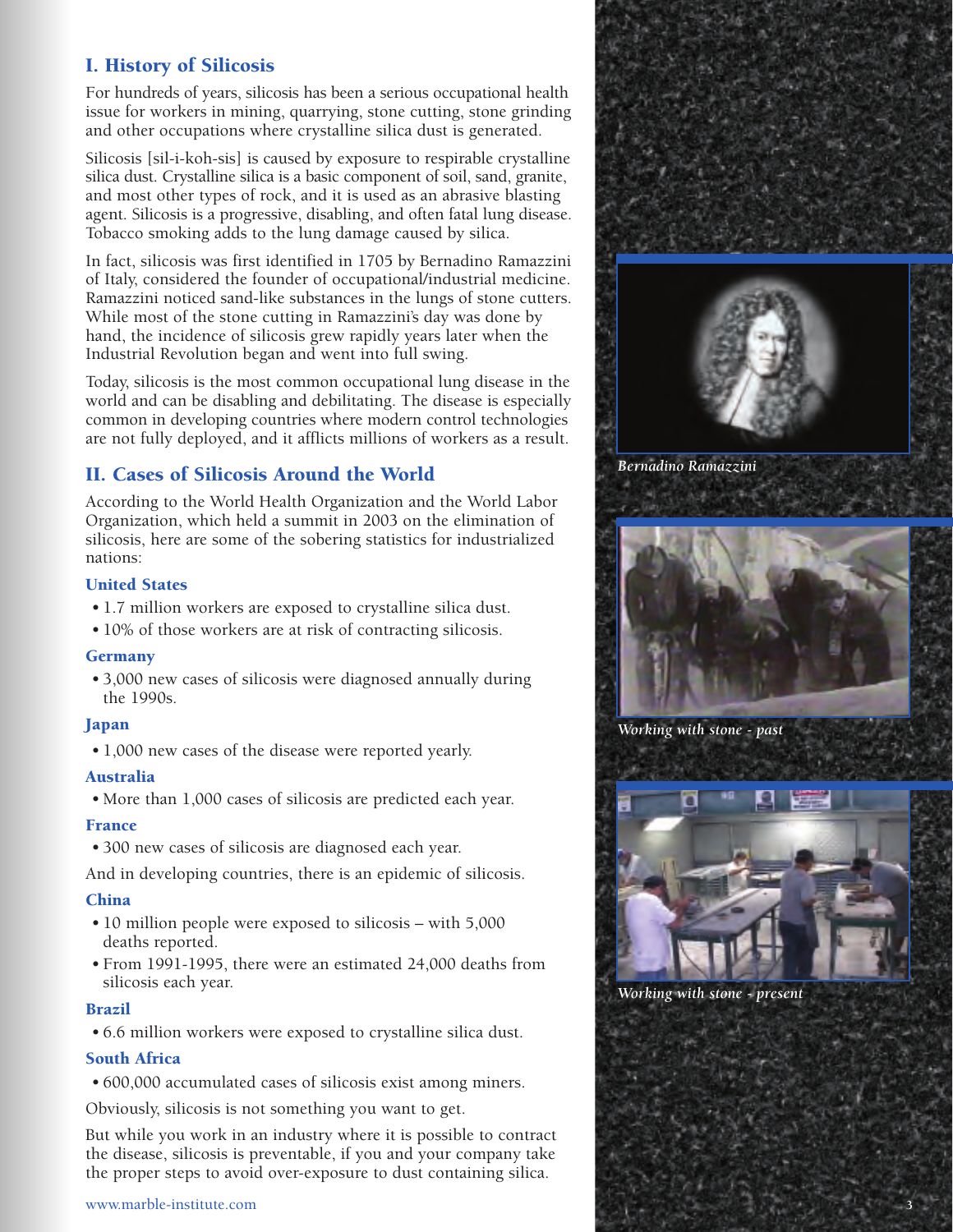#### **Effects of Silicosis**

- **✔ Lung cancer** Silica has been classified as a human lung carcinogen.
- **✔ Bronchitis/Chronic Obstructive Pulmonary Disorder**.
- **✔ Tuberculosis (TB)** Silicosis makes an individual more susceptible to TB.
- **✔ Scleroderma** a disease affecting skin, blood vessels, joints and skeletal muscles.
- **✔** Possible **Renal Disease**.

#### **Symptoms of Silicosis**

The typical symptoms of silicosis manifest themselves, depending on the severity of the disease, but can include:

- **✔** Fever
- **✔** Cough
- **✔** Weight loss/loss of appetite
- **✔** Severe breathing difficulty
- **✔** Trouble sleeping
- **✔** Chest pain
- **✔** Nails with a bluish tint

#### **Sources of Exposure**

- **✔** Sandblasting for surface preparation.
- **✔** Crushing and drilling rock and concrete.
- **✔** Masonry and concrete work (e.g., building and road construction and repair).
- **✔** Mining/tunneling; demolition work.
- **✔** Cement and asphalt pavement manufacturing.

#### **III. How Silicosis Develops**

Silicosis is developed when the victim inhales very small, unseen particles of crystalline silica. The particles travel deep into the lungs where they get lodged and cause inflammation in the lungs.

Like most places in the body, inflammation can ultimately lead to scarring. And if there is scarring deep down in the lungs, it can lead to breathing difficulties.

Many people develop silicosis that never really bothers them with symptoms, but it only appears on a chest x-ray. However, when symptoms do arise, the most common are coughing and shortness of breath.

The most common form of silicosis manifests itself from prolonged exposure to crystalline silica. In the natural stone industry, this exposure comes primarily from cutting or grinding granite, slate or other materials containing quartz, without the proper controls or personal protective equipment.

However, there are also situations where you can get a very short term, but very high intensity exposure that leads to the disease much faster.

Short or long term, those who get scars in their lungs can get very sick and develop shortness of breath that limits their ability to maintain normal activities. Or, in worst case scenarios, these scars can lead to death.

#### **IV. Types of Silicosis**

There are four types of silicosis:

- **✔ Chronic Silicosis** Can come after 20 years of exposure to crystalline silica.
- **✔ Asymptomatic Silicosis** When early phases of the disease do not present any symptoms.
- **✔ Accelerated Silicosis** Develops five to ten years after high exposure to silica dust. Symptoms include severe shortness of breath, weakness and weight loss.
- **✔ Acute Silicosis** Develops a few months to two years after exposure to very high concentrations of silica dust, causing disabling shortness of breath, weakness, weight loss, and often leading to death.

#### **V. Silicosis: Incurable, but Preventable**

Unfortunately, there is no cure for silicosis.

Once the aggressive form of silicosis is present, the scarring in the lungs progresses rapidly. And there is no effective medication to halt the scarring.

Therefore, the only treatment for silicosis is prevention, or avoiding exposure to silica dust.

#### **VI. How to Prevent Silicosis**

That is the primary focus of this special report – to show owners, managers and workers in the natural stone industry how to prevent silicosis in the workplace, thereby preventing disability and death.

Preventing silicosis in the stone industry - particularly in those facilities that cut granite, slate or other materials containing quartz must be a team effort.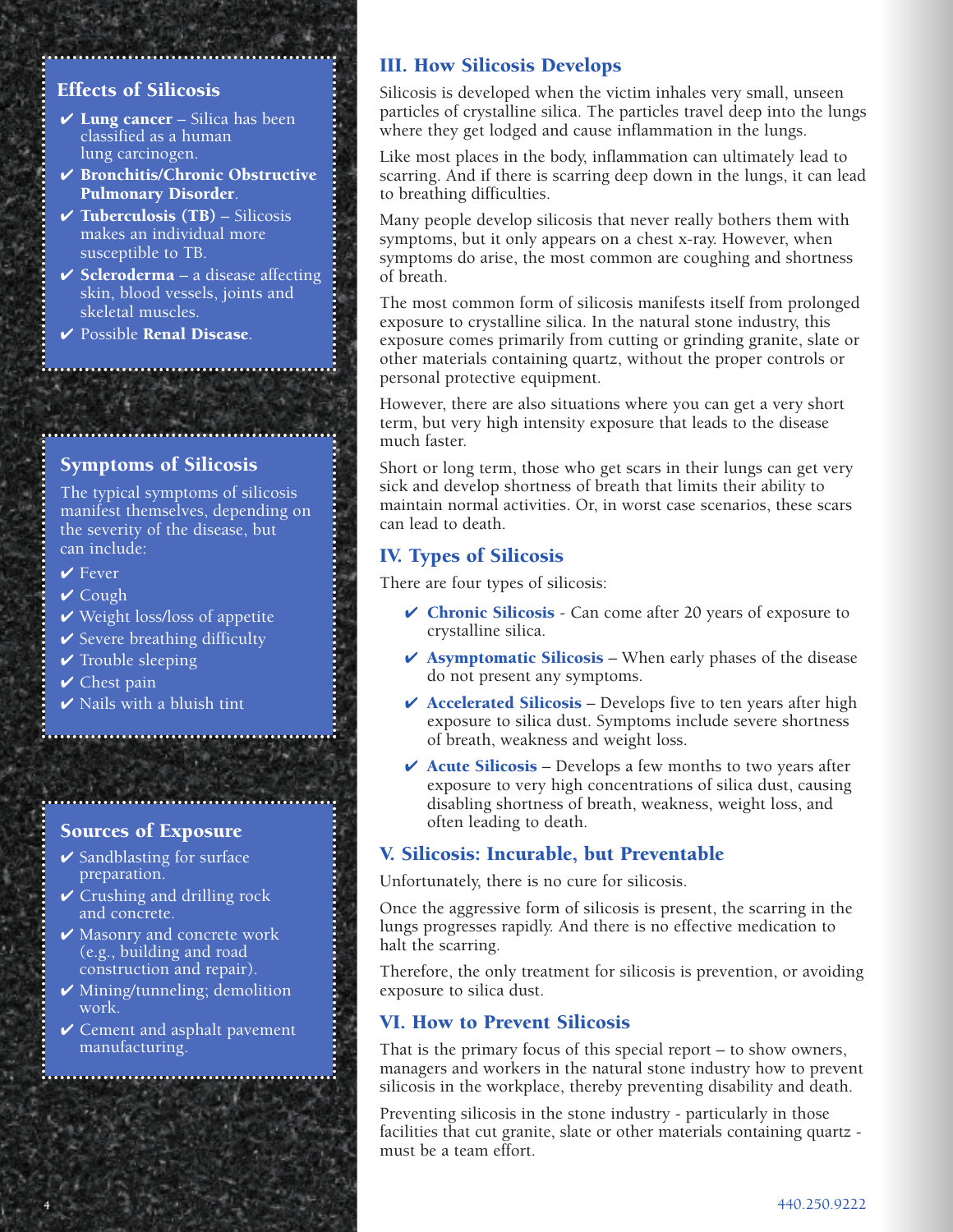It is the responsibility of ownership and management to provide the necessary systems that rid the air of crystalline silica, along with the personal protection equipment for the people who operate the cutting and forming machinery in the shop and perform hand finishing operations.

Likewise, the workers operating the equipment have an obligation for their own safety - to use these safety devices to their fullest.

In a perfect world, the secret to eliminating silicosis as a threat would be to eliminate the unseen crystalline silica dust.

That is easier said than done.

#### **VII. Wet Cutting and Grinding**

The natural stone industry and its vendors have made great strides in this effort to eliminate unseen crystalline silica dust, but there is still a long way to go. One of the best methods to reduce the silica dust is through wet cutting and grinding.

Wet cutting and grinding has been gaining in momentum during recent years. For instance, in a recent survey of fabricators belonging to the Marble Institute of America (MIA):

- **✔** 73% of the respondents said their shops ranged from 90 to 100 percent wet.
- **✔** 8% said they were 80 to 90 percent wet.

#### **A. Water Treatment Systems**

The residual dust from cutting and grinding wet can be removed with new, state-of-the-art water treatment systems, which remove the particles from the water and compress them into cakes for later disposal.

The system then recycles the water so that it can be returned to cutting, grinding and polishing applications. These systems virtually eliminate disposing of waste materials into local sewer systems and because they recycle the water, significantly reduce the amount of water consumed in the plant operations.

#### **VIII. Air Purification Systems**

There are also powerful air purification systems that extract the crystalline silica out of the air and deposit it into disposable cartridges. These, too, can be very effective.

Either one of these methods – wet cutting with water treatment or airborne dust collection – can virtually eliminate the threat of exposure to airborne crystalline silica.

#### **IX. OSHA Standards for Exposure Limits**

In the United States, the Occupational Safety and Health Administration (OSHA) has done quite a bit to address the issue of crystalline silica dust in the workplace. In the mid 1990s, OSHA launched a special emphasis program, which targets enforcement at companies where there are high exposures to crystalline silica.

Unfortunately, there is no national surveillance program in the U.S. for monitoring the incidence of silicosis or other diseases related to exposure to crystalline silica. However, some states do conduct surveillance programs of their own.

In accordance with the OSHA standard for air contaminants:

Employee exposure to airborne crystalline silica shall not exceed an 8-hour time-weighted average limit, or, if a state-administered OSHA plan is in effect, the limit set by that state agency is used.



*Water treatment system*



*Air purification*



*OSHA inspection*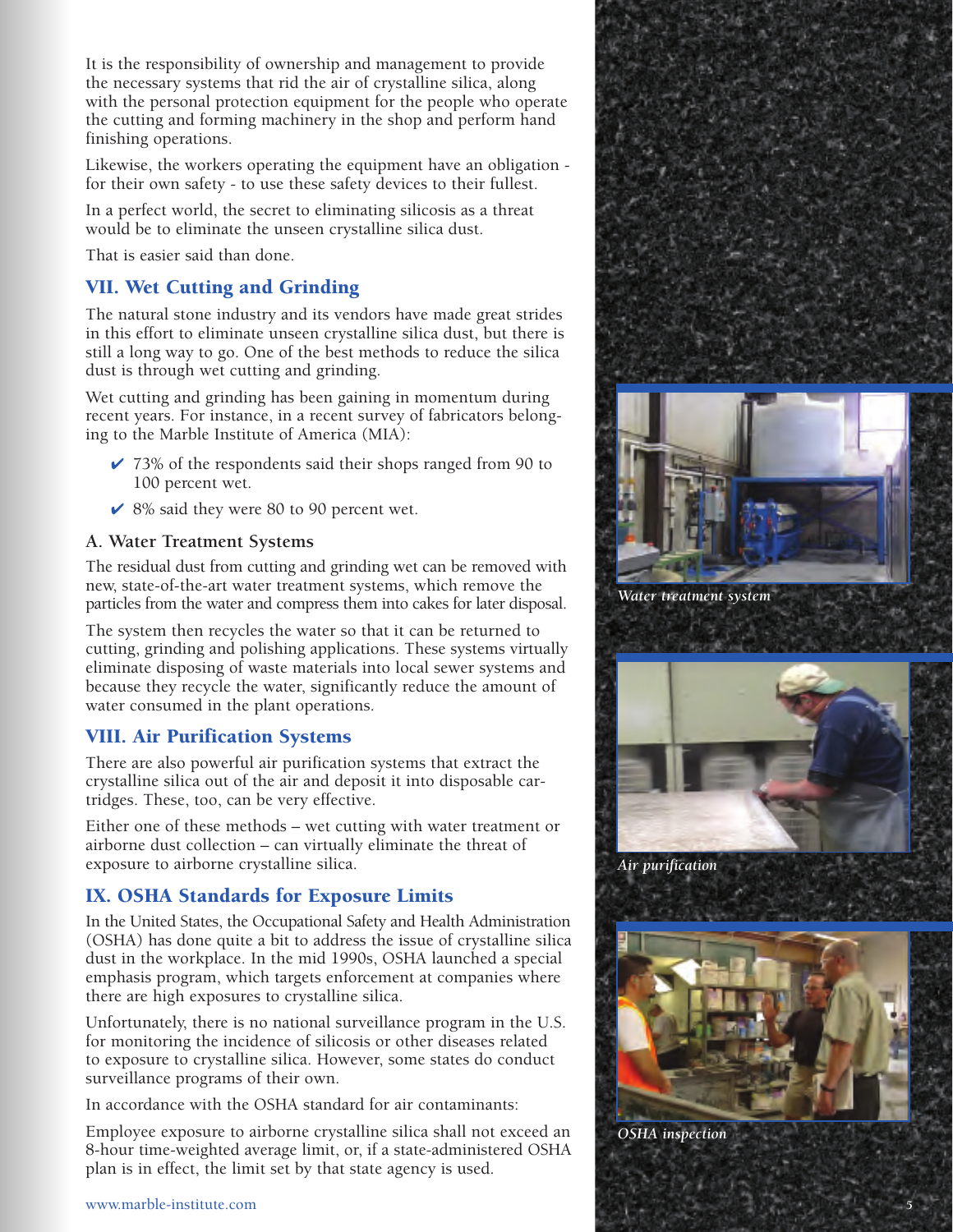

OSHA's current standard for crystalline silica (as described above) is an exposure limit on respirable dust containing crystalline silica. Respirable dust is made up of small particles that cannot be seen with the naked eye. These are particles that can get deep into the lungs and cause the greatest potential for disease.

#### **A. Exposure Limit Formula**

The exposure limit is a formula, which is 10 milligrams per cubic meter, divided by the percent of quartz, plus two.

> **10mg/m3**  $\frac{6}{6}$  **quartz** + 2

To apply an example to this formula, if a specific material has eight percent quartz in it, take ten divided by eight plus two, which is ten over ten, or one milligram of respirable dust in the air. That is the exposure limit. Workers cannot exceed that exposure limit.

```
10mg/m3
8 \frac{\%}{\%} quartz) + 2
```
Or, if the quartz content is 48 percent, the respirable dust limit is 0.2 milligrams per cubic meter.

```
10mg/m3
48 (% quartz) + 2
```
#### **X. Air Quality Monitoring**

Wet or dry, there is only one way to determine the level of silica exposure.

And that is with air monitoring.

OSHA currently does not have a specific requirement to conduct air monitoring. However, air monitoring is the only way to be sure you are in compliance with the permissible exposure limit for crystalline silica.

There is no way to tell what employees are being exposed to without exposure monitoring, even in shops using predominantly wet methods.

The use of the wet method very likely will reduce dust levels, compared to grinding or cutting dry. But there are a lot of factors that influence the levels that are going to result from a particular process, such as how the water is applied. In addition, the rate at which the water is applied could influence the amount of dust that escapes from the process.

If your company is using a dry ventilation system, the issue is making sure that the system is set up properly and pulling enough air through to filter the silica out of the air and away from the worker.

The bottom line is that only with professional air monitoring can you establish a benchmark for the air quality in your shop, whether you employ wet processing or dry processing.

Many health and occupational health organizations offer free air quality testing. If that is not available to you, there are also numerous qualified private laboratories that can provide the service.

#### **A. Follow Government Testing Methods**

No matter where you are located - in the United States or any other country - it is important that you use the same methods that the government testing body in your country uses to monitor air quality. Many methods are available, but those used by your government are likely to be mandatory and legally enforceable.

And regardless of the method used, the first assumption should be made that since no measurement has been established, a health hazard may be present. Therefore, it is necessary for employees to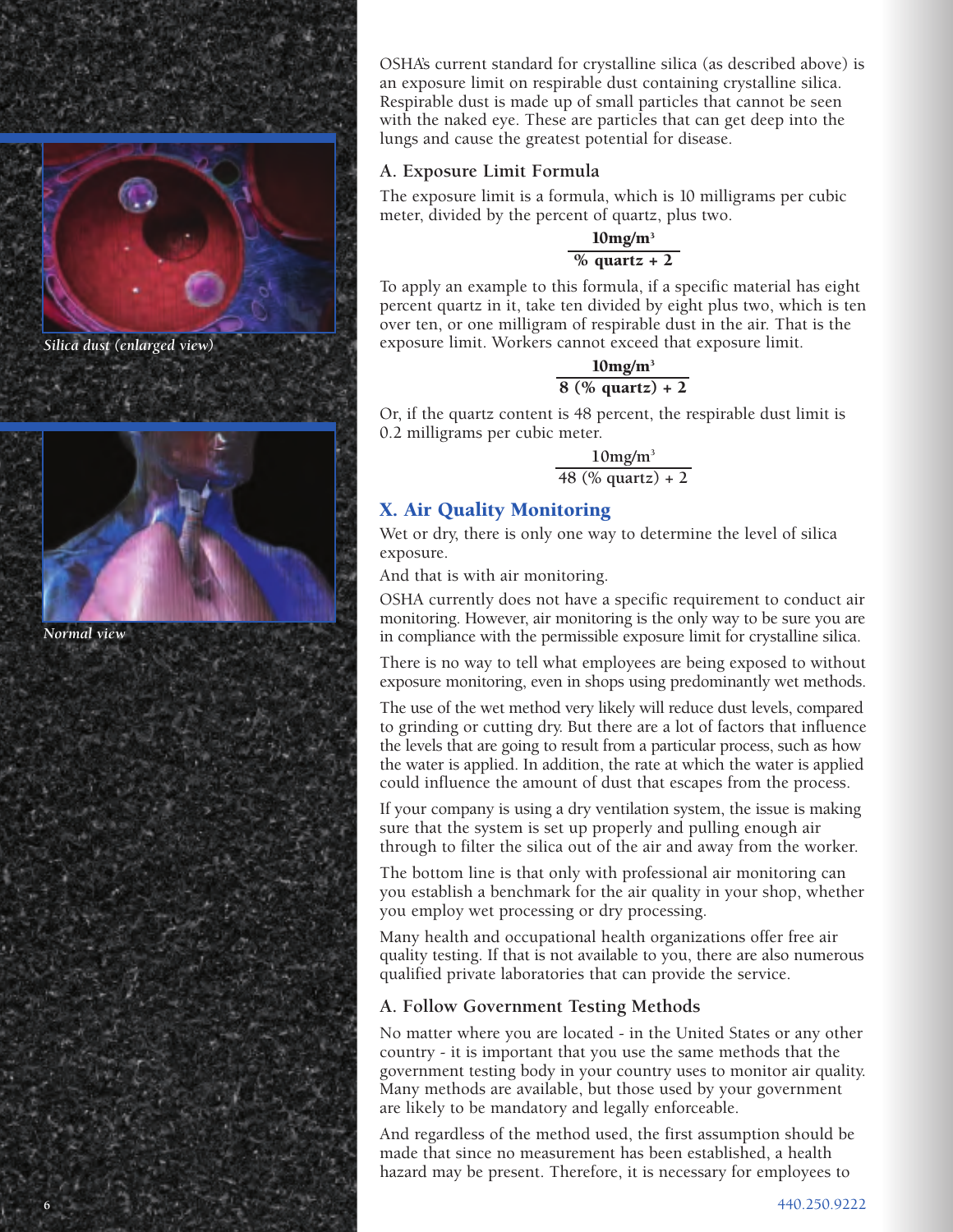wear respiratory protection until air quality has been sampled and safe exposure levels have been verified.

## **XI. Respirable Sampling**

In monitoring air quality, OSHA uses breathing zone sampling to measure what employees are inhaling.

The OSHA procedure is called employee exposure monitoring. Personal sampling pumps are used to measure the air where people are working.

But before the sample can be taken, the equipment must be calibrated outside of the area where it will be used. This adjustment makes sure that the monitor is pulling through the right amount of air.

The personal monitor is required for particulate sampling, but it can also be used to measure gasses and other contaminants, depending on the type of filter that is used.

#### **A. Sampling Equipment**

Basically, the sampling systems consist of two components: a personal sampling pump, which is a small battery-powered vacuum pump, and a collection media, or filter, from which the silica can be collected.

Filters are required to measure particulates, such as silica. In addition, since the silica standard is based on respirable dust, a third component – in this case, a cyclone – must be used to make sure that only the respirable part of the dust is collected on the filter.

The pump is attached to the worker's belt either behind the back or above the hip using a belt clip on the pump. The cyclone and filter supported by a holder - is clipped to the employee's shirt collar in the breathing zone. The holder is attached to the air inlet fitting on the pump with a short length of plastic tubing that is run behind the employee's back.

The combination of pump, cyclone and filter is called a sampling train.

#### **B. Equipment Operation**

When the pump is turned on, it pulls air through the cyclone where heavier, non-respirable dust falls out. The lighter and smaller respirable dust is collected on the filter in the same way that the air filter in a car collects road dust. The filters look like very thin plastic discs with the consistency of stiff tissue paper.

Because the filters are so delicate, each filter is put on a back-up pad and then placed in a small plastic cassette to facilitate handling. The cassette has openings on both ends. One end is connected to the pump with a length of plastic tubing. The other is clamped to the cyclone.



At the end of the sampling period, the cassette is removed from the holder and cyclone, the openings on the ends of the cassette are



*Personal sampling pump*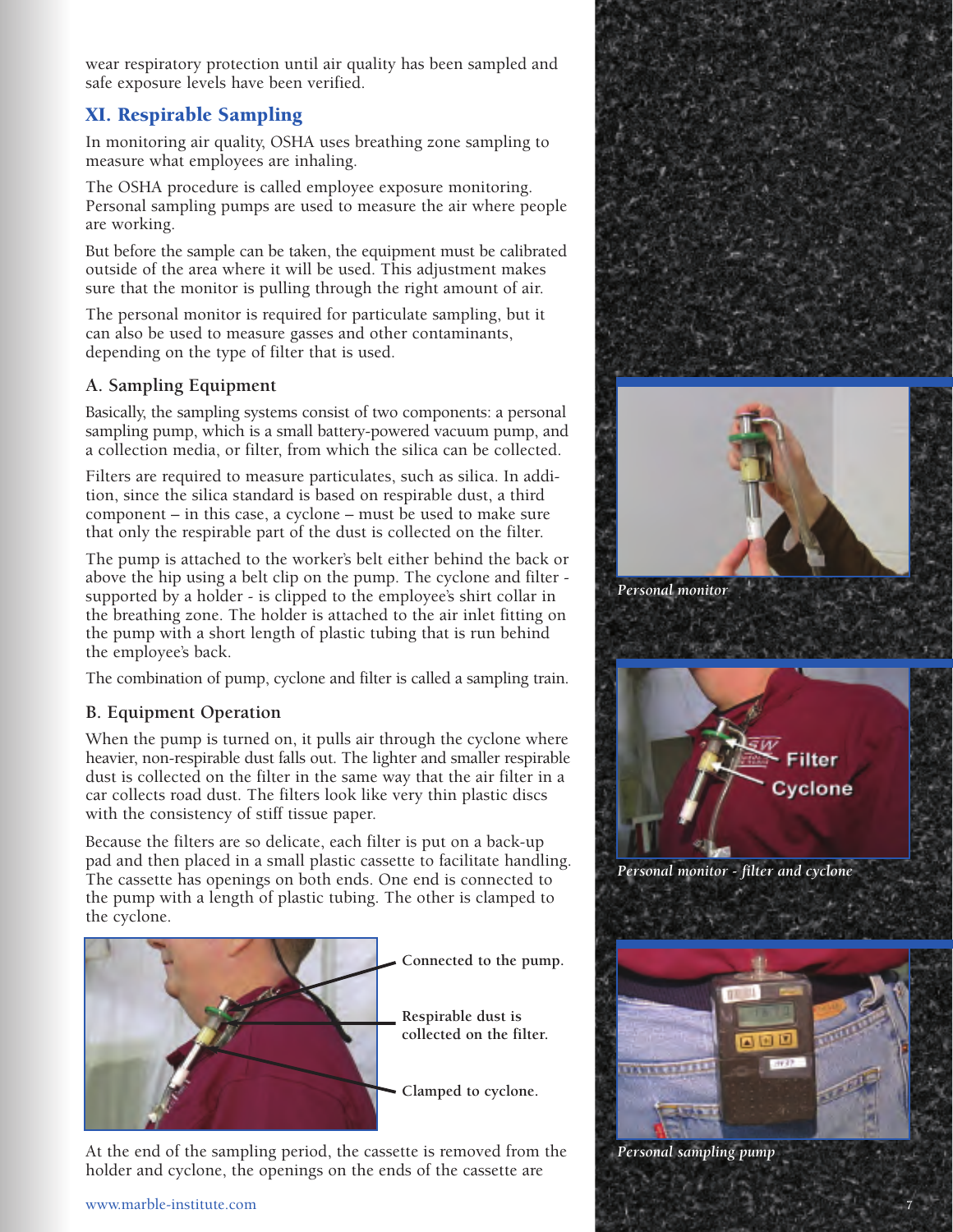

*Portable dust collector*



*Vendor provided dust collection accessory*



*Disposable/washable protective clothing*

sealed with a plug and the cassette is sent to the laboratory for analysis. When sampling with filters, the laboratory is also provided with the volume of air sampled. This quantity is determined from the flow rate of the pump known from calibration and the duration of the sampling period.

Whether you are using an air quality control system that removes the crystalline silica from the air or work in an exclusively wet shop, once the air quality is measured and has been confirmed to be at or below the allowable limit, individual respirators are generally no longer required.

However, standard practice calls for scheduled monitoring at least once a year to verify that the air quality remains within compliance levels.

If you have an all wet shop, are using the water properly and have monitored to make sure the levels are below the maximum allowable OSHA levels for silica, or perhaps even lower, then workers will not need to wear a respirator.

It should go without saying that air quality and water treatment systems - which have become the lifeline of protection - should be continually and carefully monitored to make sure they are always functioning at maximum levels.

#### **C. Other Dust Capturing Options**

In addition to large systems that remove dust from major sections of a fabricating plant, vendors have developed a number of other dust capture tools. These include portable collectors that can be moved around the shop as situations demand.

These tools are particularly helpful in plants where minimal dry cutting or polishing occurs. It is extremely important to use such devices when monitoring areas where workers perform dry cutting and polishing functions.

## **XII. Safety Precautions for Workers**

In shops that are dry or partially wet, or where only sections of the facility are covered with dust collection systems, these precautions should be taken to minimize exposure to crystalline silica:

- **✔** Wear disposable or washable protective clothing at the worksite.
- **✔** Limit your exposure to the workplace. When you take silica dust home, you contaminate your house and your car. You will be exposing your family to crystalline silica dust as well. This is why OSHA advises employees to keep their work clothes at work, and to wash and shower when possible before leaving at the end of the day..
- **✔** Always wear adequate respiratory protection as specified by your company.
- **✔** The employer must establish a comprehensive respiratory protection program.
- **✔** Key elements of the program should include:
	- Periodic environmental monitoring
	- Regular trainng
	- Selection of proper NIOSH-approved respirators
	- An evaluation of the worker's ability to perform the work while wearing a respirator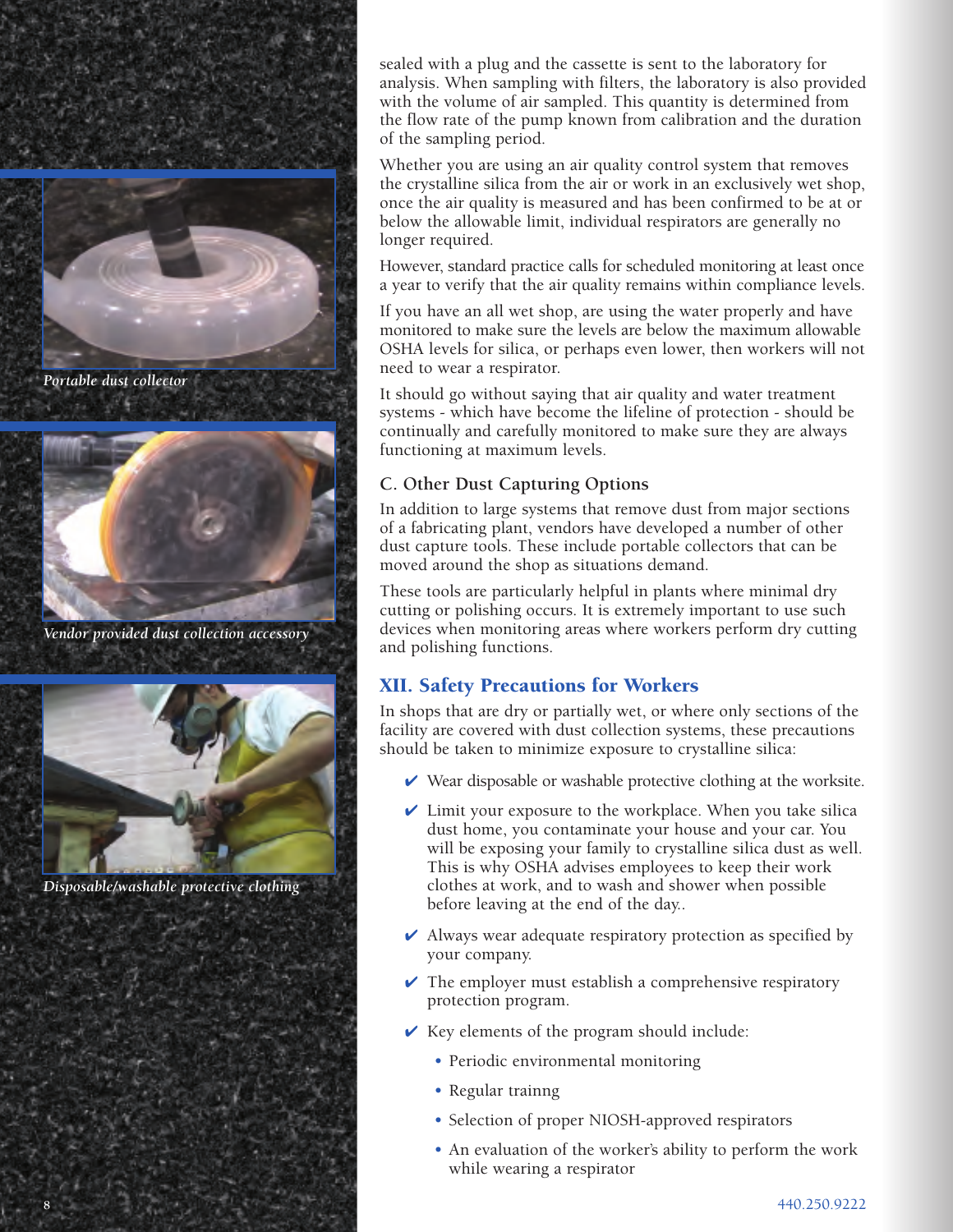- Respirator fit testing and maintenance
- An evaluation of facial hair that may interfere with a proper seal or valve function
- Periodic inspections
- Cleaning and storage of respiratory protection equipment
- **✔** Post warning signs to mark the boundaries of work areas that may exceed the Permissible Exposure Limits (PEL) for contamination from crystalline silica.
- **✔** Workers should be provided with training that includes information about health effects, work practices and protective equipment required for respirable crystalline silica.
- **✔** Do not eat, drink or use tobacco products in dusty areas.
- **✔** Wash hands and face before eating, drinking or smoking outside of dusty areas.
- **✔** Park cars where they will not be contaminated with silica and other substances.

#### **XIII. Baseline Medical Testing**

In addition to workplace safety precautions, medical monitoring should be available to all workers who may be exposed to respirable crystalline silica.

Such examinations should occur before job placement or before entering the stone trade and should include an x-ray and pulmonary function test to establish a worker baseline.

Check-ups should occur at intervals not greater than 3 years.

Workers should immediately report any unusual respiratory medical problems, especially a chronic dry cough and breathing difficulties.

#### **XIV. Conclusion**

It cannot be said too often, or with too much emphasis: Protecting the workplace and employees from respirable crystalline silica - and eventually silicosis – should be one of the most important objectives of every company in the natural stone industry.

And the good news is - it's really a simple proposition.

There is no cure for silicosis. But with the proper equipment, training, vigilance and continual monitoring, you and your shop can be free of the dangers of the most common occupational lung disease in the world: Silicosis.

It's really is as simple as that.









*Doctor analyzing x-rays*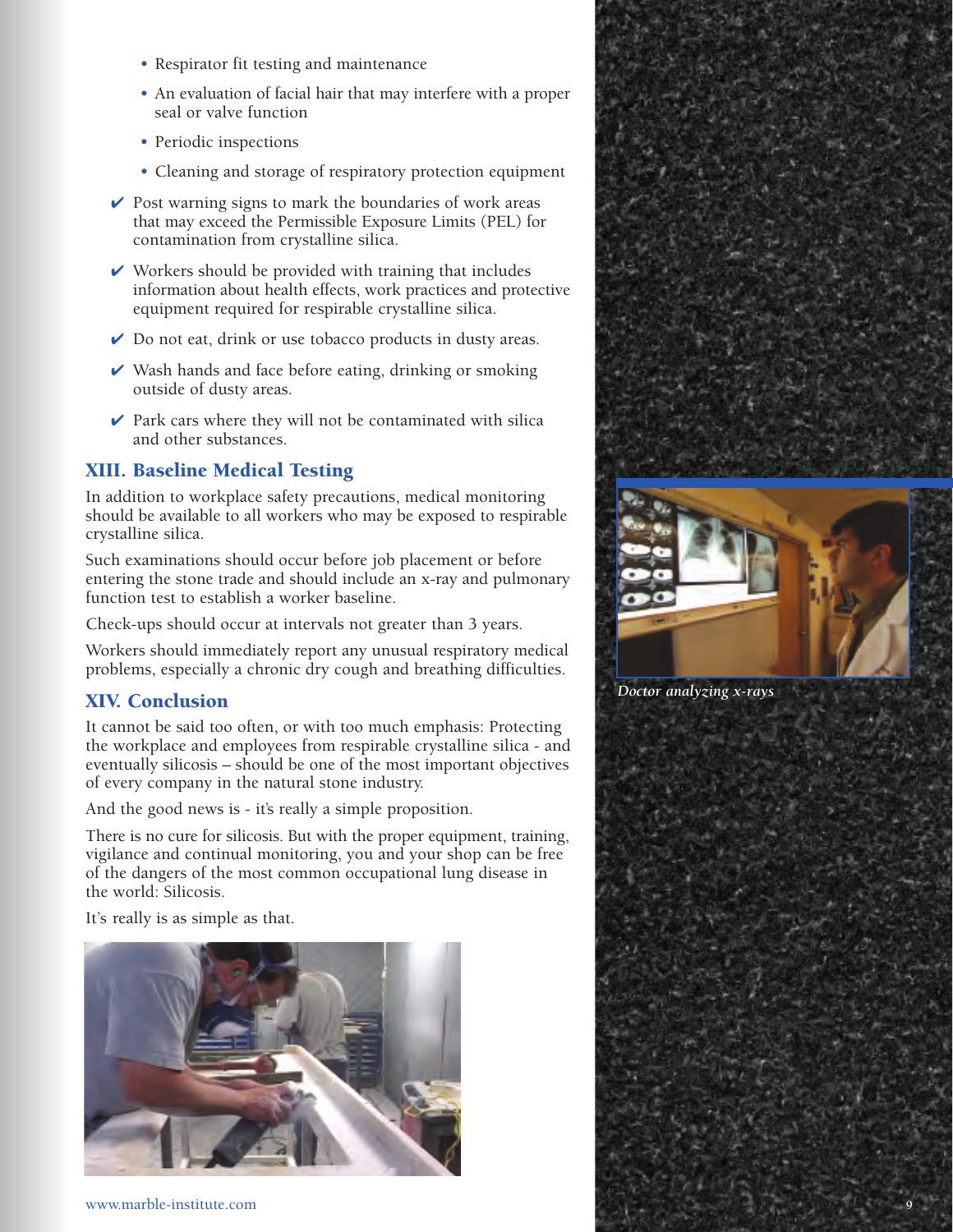

#### **Resources**

• Silicosis: Incurable, but Preventable Marble Institute of America



• Stone Facility Safety Videos



• Occupational Safety and Health Administration (OSHA) www.osha.gov

#### **Photography Credits**

- Levy Media Group
- Wood Dimensions, Inc./Rocksolid Stone Works
- U.S. Department of Labor
- Kevin M. Padden

Copyright © 2008 Marble Institute of America

All rights reserved. No part of this document may be reproduced or transmitted in any form or by means electronic or mechanical including photocopy, recording, or by an information storage and retrieval system, without permission from the Marble Institute of America.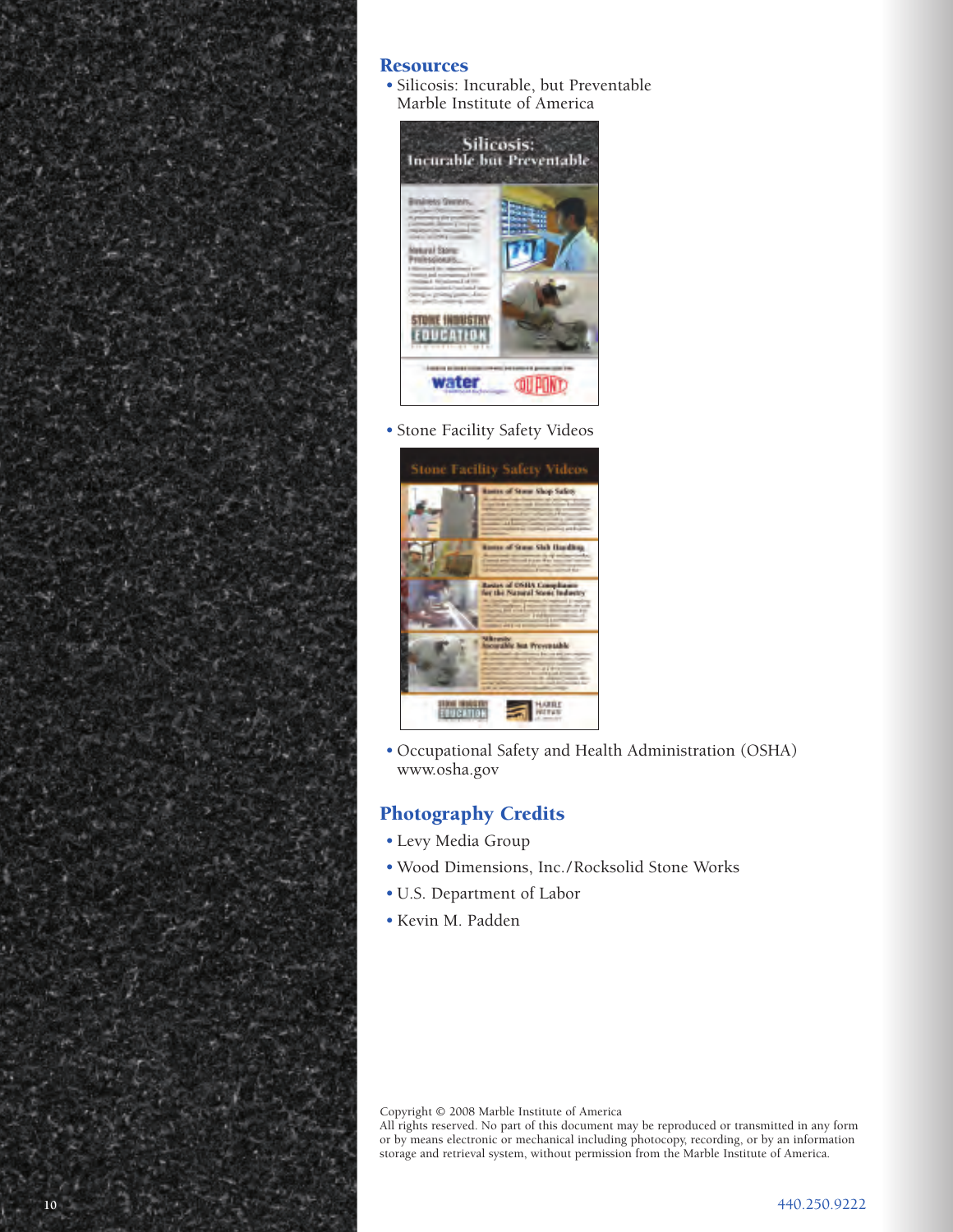#### **About the Marble Institute of America**

For over sixty years, the Marble Institute of America (MIA) has served as the authoritative source of information regarding standards of dimension stone workmanship, practice and the suitable application of natural stone products.

Membership in the association is worldwide and includes natural stone producers, exporters/importers, distributors/wholesalers, fabricators, finishers, installers, and industry suppliers – all committed to the highest standards of workmanship and ethics.

MIA publishes a monthly newsletter for members, markets a range of technical publications and consumer pamphlets on natural stone, sponsors business and technical meetings and seminars on industryrelated topics, promotes their member companies on the MIA web site, provides educational opportunities for architects and construction specification professionals, and conducts the "Rocky" Advertising Awards and the annual Pinnacle Awards competition recognizing outstanding natural stone projects worldwide.

MIA is also a leading proponent of stone usage in the commercial and residential marketplaces. MIA produces a number of consumer educational materials on the use of natural stone and its proper care and maintenance, and hosts an informative web site for consumers as well as design and construction professionals at www.marble-institute.com.

#### **MIA Safety Alliance with OSHA**

In 2005, OSHA and the MIA formed an alliance to work together to develop information to help MIA member employees and workers recognize and prevent such hazards as exposure to silica and handling slabs of stone. The alliance will also develop safety and health training and education programs and will provide expertise to develop workplace safety and health curricula on the prevention of silicosis in the stone industry.



#### **Marble Institute of America**

28901 Clemens Rd. • Suite 100 • Cleveland, Ohio 44145 USA Phone: 440-250-9222 • Fax: 440-250-9223 www.marble-institute.com